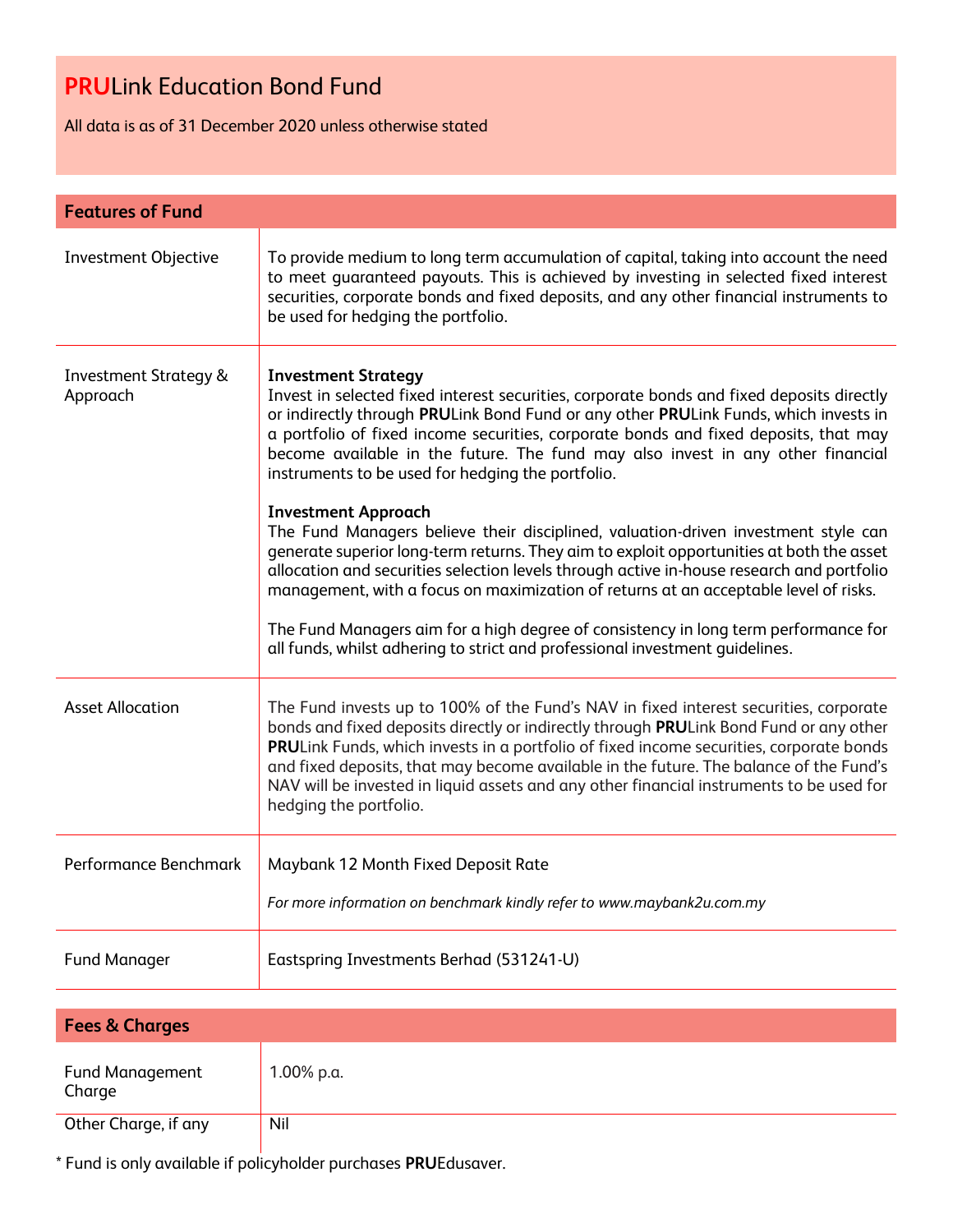All data is as of 31 December 2020 unless otherwise stated

## **Fund Performance**



**Notice: The graphs are included for illustrative purposes only. Past performance of the fund is not an indication of its future performance**

| Year | <b>Actual Performance</b><br><b>PRULink Education Bond Fund</b> | <b>Benchmark</b><br><b>Maybank 12 Month Fixed Deposit Rate</b> |
|------|-----------------------------------------------------------------|----------------------------------------------------------------|
| 2011 | 4.92%                                                           | 3.04%                                                          |
| 2012 | 3.98%                                                           | 3.15%                                                          |
| 2013 | 1.66%                                                           | 3.15%                                                          |
| 2014 | 2.93%                                                           | 3.22%                                                          |
| 2015 | 3.14%                                                           | 3.30%                                                          |
| 2016 | 3.93%                                                           | 3.21%                                                          |
| 2017 | 3.95%                                                           | 3.10%                                                          |
| 2018 | 3.93%                                                           | 3.34%                                                          |
| 2019 | 7.70%                                                           | 3.18%                                                          |
| 2020 | 4.21%                                                           | 2.22%                                                          |

\*Fund Performance is from fund launch date until year end of the same year (non-annualised return).

### *Sources: Lipper IM and Bloomberg, 31 December 2020*

Notice: Past performance is not an indication of its future performance. This is strictly the performance of the investment/underlying funds, and not the returns earned on the actual premiums paid of the investment-linked insurance product.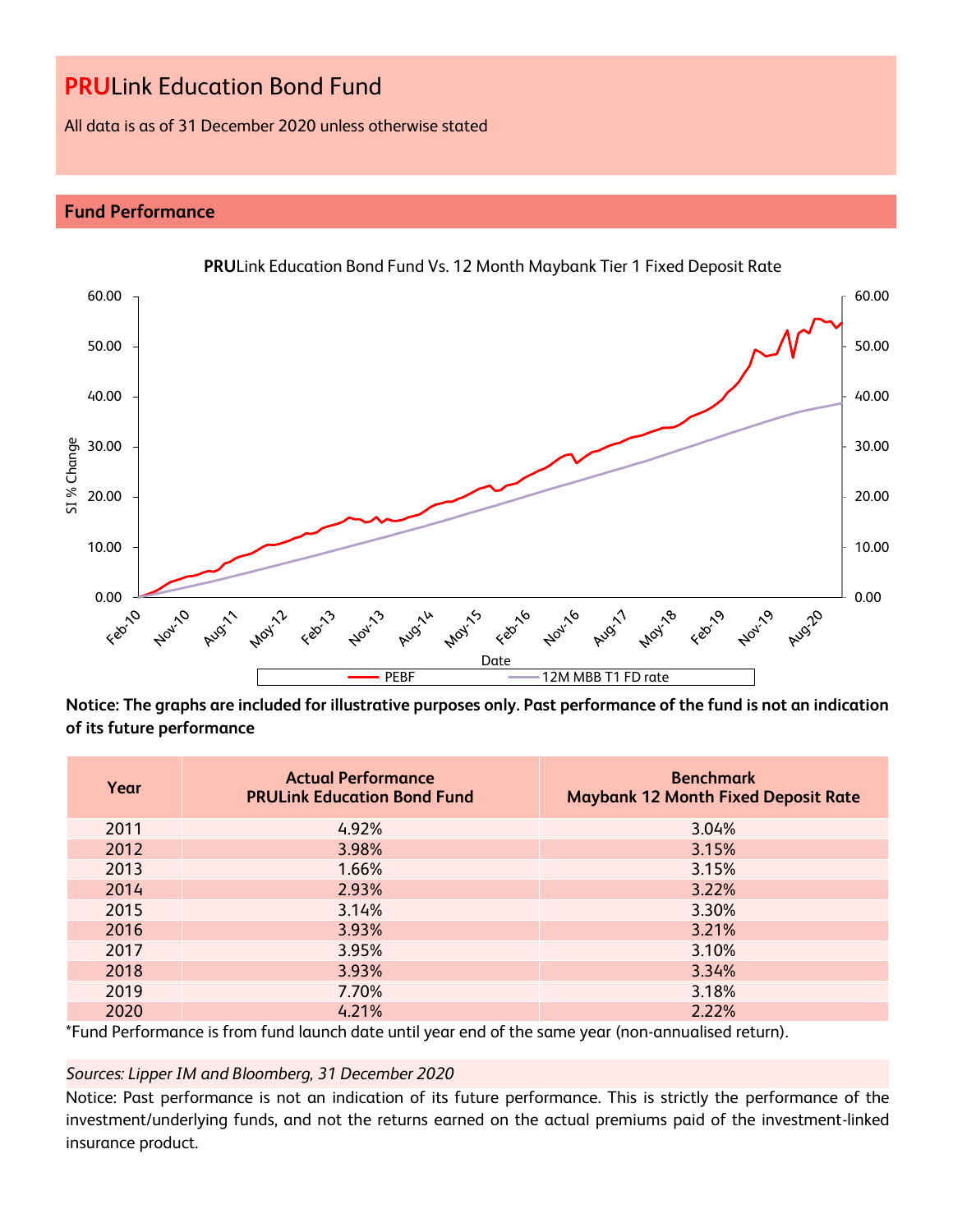All data is as of 31 December 2020 unless otherwise stated

Basis of calculation of past performance:

$$
= \left(\frac{Net\ Asset\ Value\ for\ Year\ n}{Net\ Asset\ Value\ for\ Year\ n-1} - 1\right)\%
$$

### **Investment Risks**

**Please refer to the Appendix for the detailed Investment Risks listing below by order of importance:**

- (A) Interest Rate Risk
- (B) Credit / Default Risk
- (C) Liquidity Risk
- (D) Market Risk
- (E) Issuer Risk
- (F) Country Risk
- (G) Risk of Non-Compliance
- (H) Concentration Risk
- (I) Management Company Risk
- (J) Inflation Risk
- (K) Investment Managers' Risk

#### **Risk Management**

#### **Forecasting Risk**

Potential risks are taken into consideration in the process of sector allocation and stock selection based on analysis on various key factors such as economic conditions, liquidity, qualitative and quantitative aspects of the securities.

#### **System Control**

Risk parameters are set internally for each fund, depending on client's risk profile. These risk parameters include limits of issuer bet, group issuer, sector rating and issue size of the securities held in the portfolio.

A front-end office system is in place to monitor portfolio risks, serving as an auto filter for any limitations or breaches.